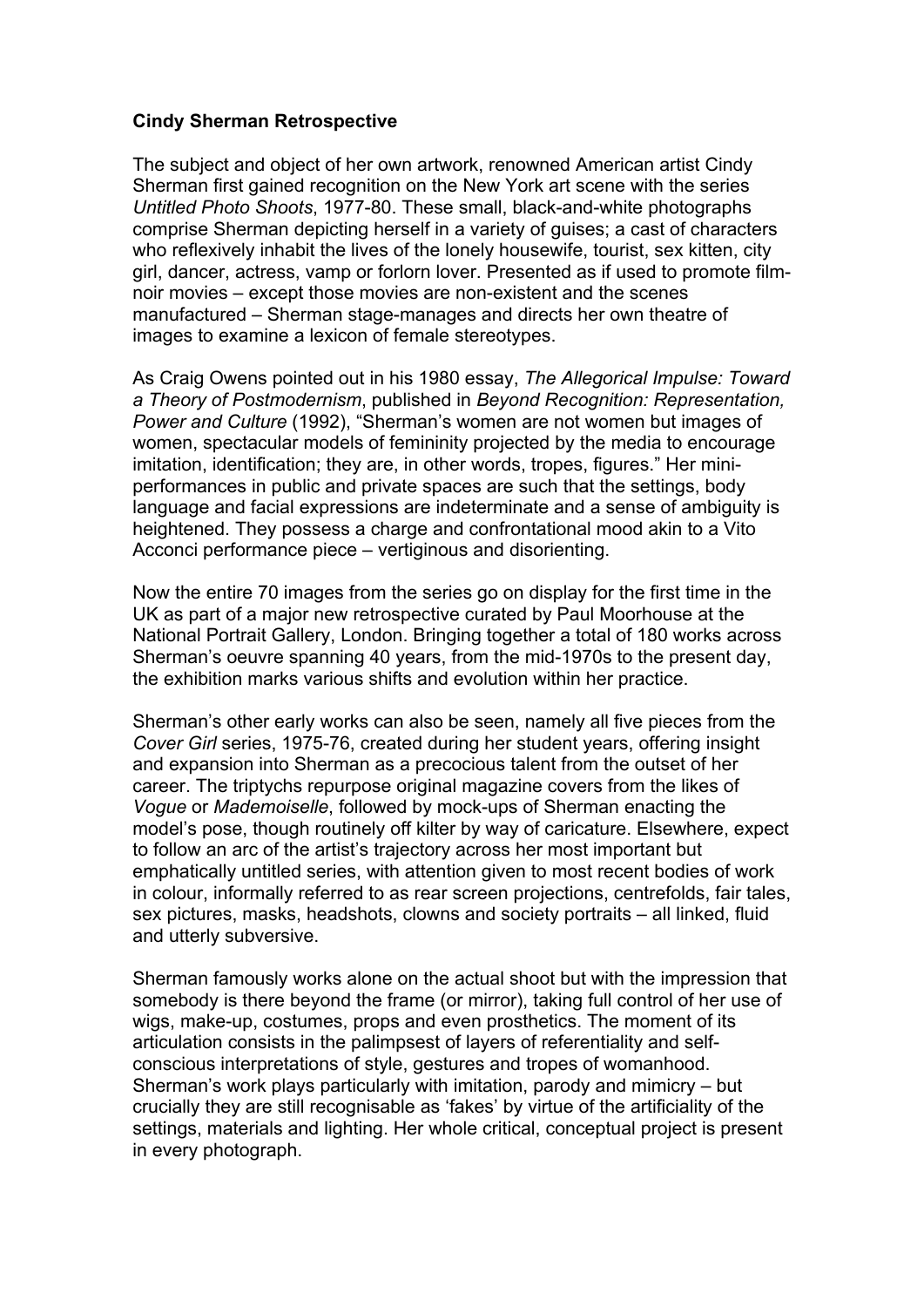After all Sherman is a consummate postmodernist: notions of pure of truth as illusion, revealing a profound and sophisticated questioning of the very fundamentals of social structure and its institutions – as well as the aesthetics and seduction of cinema, television, advertising and fashion – all come to bear in her imaginary portraits. It is as if they spring from the fault-lines between façade and identity, with sharp observation to expose its deceptions, namely the manner in which the latter is manufactured and projected; the way identity speaks and vibrates through its own theatricality.

However, despite a life of manipulating her own appearance for the camera, there is a tacit understanding that Sherman's photographs are not self-portraits. Curator Eva Respini, who authored an influential essay entitled *Will the Real Cindy Sherman Stand Up* in the accompanying catalogue to the 2012 MoMA New York exhibition, has observed in reference to Sherman being the model for her own picture that: "The fact that Sherman is in her photographs is immaterial, but the ongoing speculation about her identity gets to the very heart of her work and its resonance. The conflation of actor, artist, and subject and Sherman's simultaneous presence in and absence from her pictures has driven much of the literature on her, especially in relation to debates about authorship in postmodern art."

Comprehensive survey exhibitions of Sherman's work like this inevitably and nonetheless reflects the changes and passing of time of the artist's own body, transcending initial critiques of stereotypical mass media representation to considering the body and sense of self as a relational construct. Sherman also questions the veracity of the photographic image and the nature of reality in itself; imitations of both life, art, and, by natural extension, art history. That Sherman can also do presenting herself at the level of the Instagram selfie (her account has amassed 251k followers) is an intriguing development, and points to an artist never resting on her laurels, continually taking risks, and propelled by a singular persistence of vision across different modes of expression. Nicholas Cullinan, Director at National Portrait Gallery, has commented that Sherman's works now "appear more relevant and prescient than ever in an era of social media and selfies", yet it remains to be seen whether this aspect of our online selves will be directly addressed via Sherman's works, rather than just played out in the National Portrait Gallery show.

Hopefully the museum will resist any temptations to commit that lowestcommon-denominator of curatorial gestures; pairing Sherman's photographs against paintings and limit this to the stated juxtaposition of Ingres' 1856 *Madame Moitessier* with Sherman's version of the famous history painting. Despite earnest attempts to locate the work in the context and history of portraiture, this strategy often only reduces complexities and merely works to seek out visual echoes and compositional kinship between works across genres, geographies and time. It usually results in nothing more than studies in how much a work closely resembles its source, and largely serves to reinforce photography's own long-standing status anxiety.

For all her critical acclaim, Sherman has been highly collected and thus enjoyed tremendous market success, with her work among the top five photographic